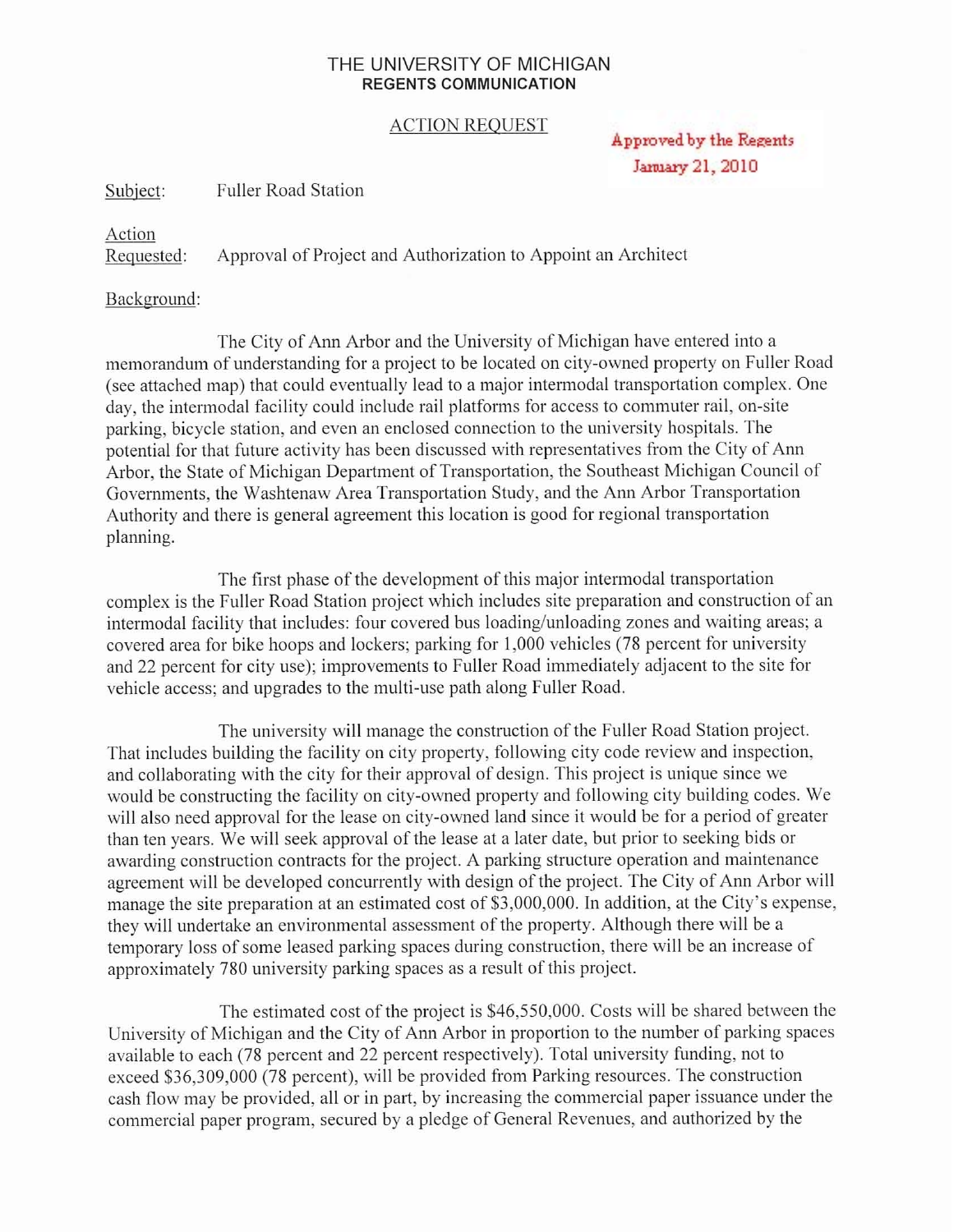Board of Regents. The parking structure consulting firm of Walker Parking Consultants will design the project. Design is scheduled to begin immediately, and we will return with a construction schedule when we seek approval of schematic design.

We recommend that the Board of Regents approve proceeding with design of the Fuller Road Station project and authorize commissioning Walker Parking Consultants for its design.

Respectfully submitted,

Timothy P. Slottow Executive Vice President and Chief Financial Officer

January 2010 Attachment